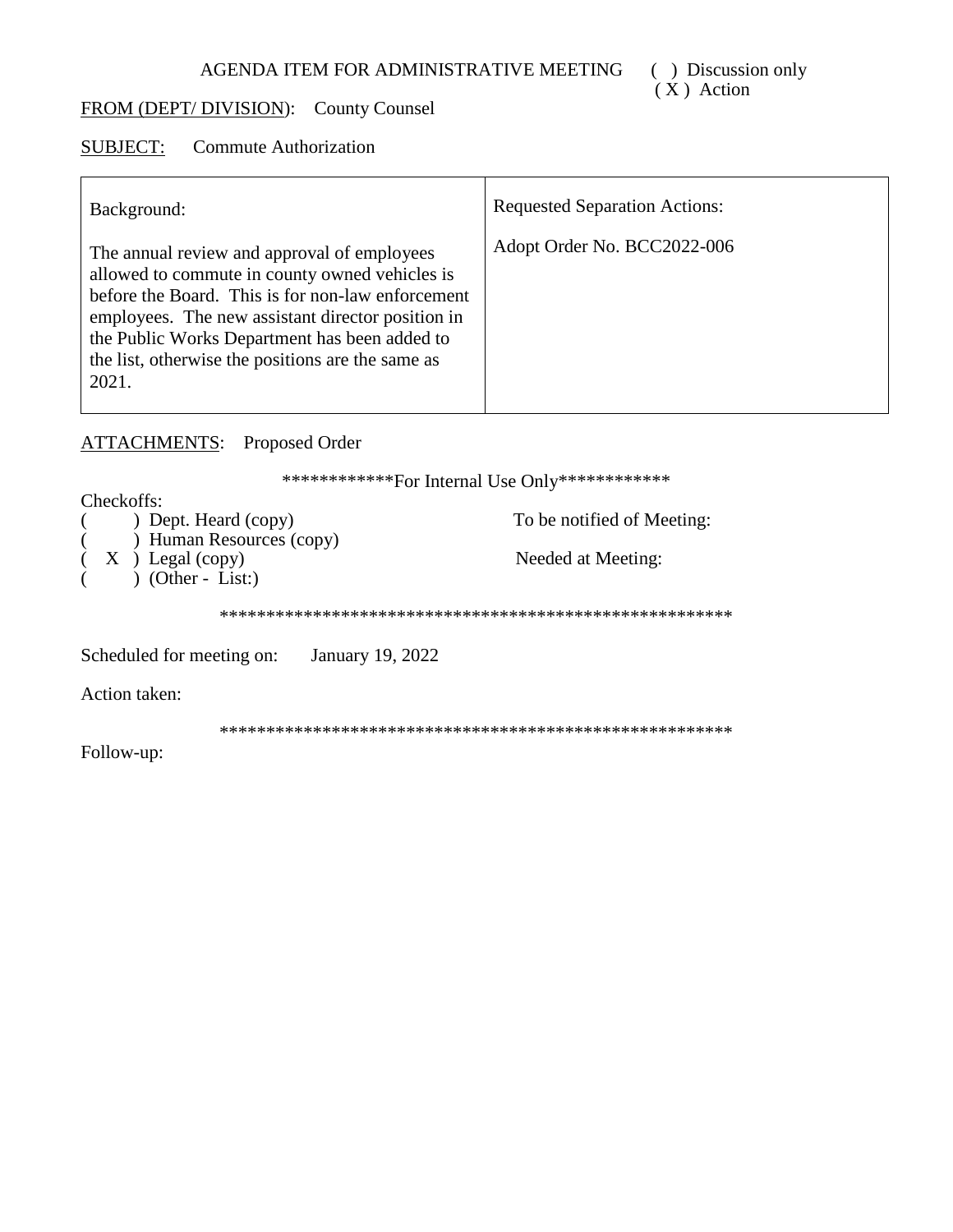### **THE BOARD OF COMMISSIONERS OF UMATILLA COUNTY**

### **STATE OF OREGON**

**In the Matter of Annual ) Authorization for Use of ) Order No. BCC2022-006 County Owned Vehicle to Commute )**

**WHEREAS pursuant to Umatilla County Personnel Policy 4.15(A), certain employees may use County owned vehicles to commute from home to the work station or work place, with a value of \$1.50 per commute as a taxable fringe benefit;**

**WHEREAS each Department Director is to recommend to the Board of Commissioners those employees required to commute in a County owned vehicle for valid non-compensatory business reason;**

**WHEREAS the Board is to authorize the use of the County owned vehicles for commuting purposes for the designated employees on an annual basis.**

**NOW THEREFORE, the Board of Commissioners orders that:**

**1. Department Directors have recommended to the Board of Commissioners the positions for which the County requires the employees to commute in a County owned vehicle for valid noncompensatory business reason, primarily to assure that the employee can respond to emergencies while on an on-call basis.**

**2. Based on the recommendations of the Directors, the following positions are authorized to use a County owned vehicle to commute from home to the work station or work place:**

> **Public Works Director; Assistant Public Works Director; Public Works Milton-Freewater Area Supervisor; Public Works Stanfield Area Supervisor; Public Works Sign Department Supervisor; Public Works Bridge Crew Foreman; Public Works Pendleton Area Road Foreman; Emergency Operations Supervisor; District Attorney.**

**Order No. BCC2022-006 - Page 1 of 2**